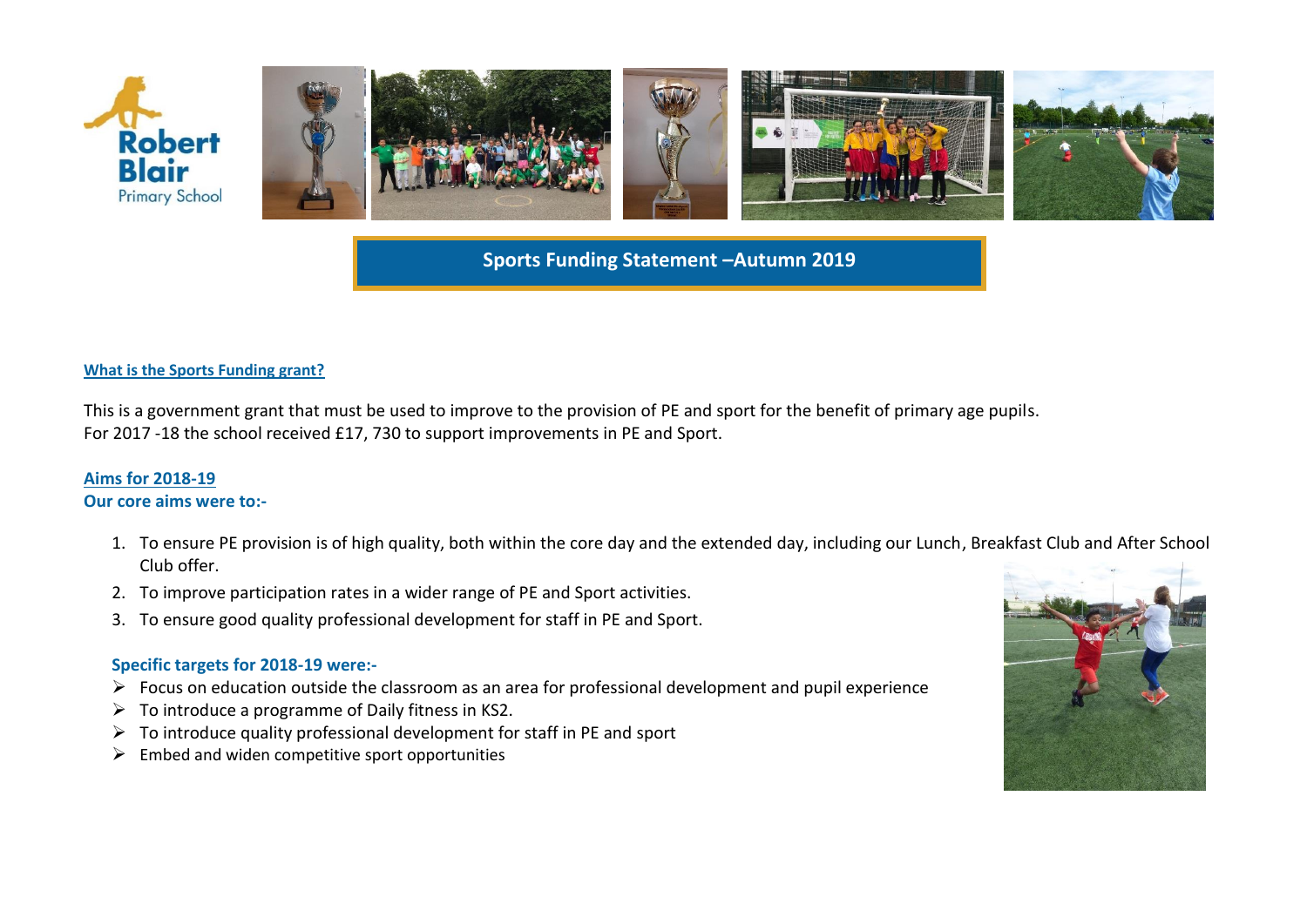## **Impact**

### **1. To ensure PE provision is of high quality, both within the core day and the extended day, including our Lunch offer and After School Club.**

- $\triangleright$  Monitoring activity, evidences a good quality of PE provision. This includes professional sports coaches who work with classes from Reception to Year 6. Who are outstanding. They provide an excellent model for practitioners with regard to planning and the progression of skills working closely with our Healthy Schools Lead coaching and mentoring staff with sporting and healthy schools activities.
- $\triangleright$  There were half termly House competitions across lunchtimes in a range of sports across the year which have become very popular with children.
- $\triangleright$  Our After School Club and breakfast clubs provide at least 6 sporting clubs across the week-including two morning fitness clubs.
- $\triangleright$  Children in Years 3, 4, 5 and 6 attended intensive swimming session of a fortnight of hourly sessions daily
- $\triangleright$  Intervention groups were further embedded for high attaining pupils and pupils reluctant to participate in sporting activities with targeting finetuned.
- $\triangleright$  Regular PE lesson with our coaches were introduced in the Reception class.

#### *The curriculum is broad and balanced.*

*…Teaching across a range of subjects is highly effective.*

*Teachers value the professional development they receive to improve their practice.*

*The school's work to promote pupils' personal development and welfare is good.*

*During oral feedback at team meetings inspectors acknowledged the PE skills children were exhibiting in their play and the strength mixing of girls and boys in the playground actively involved and leading activities. 'It was good to see girls holding their own, particularly in football." This was evidence on football and basketball.*

#### *Ofsted May 2019*

## **2. To improve participation rates in a wider range of PE and Sport activities.**

- $\checkmark$  The school has continued to provide increased opportunities for participation in competitive sporting activities. A wide range of boys, girls and mixed teams in KS1 and KS2 have had experience of inter school competitions.
- Intervention groups involving pupils initially reluctant to participate in sporting activities resulted in increased participation with some representing the school in sports teams
- $\checkmark$  The school participated widely in sporting activities across the borough achieving recognition and winning trophies in netball, basketball and football.  $\checkmark$

## **3. To ensure good quality professional development for staff in PE and Sport.**

- $\checkmark$  The school purchased the LBI silver sports package to support CPD and enrich provision.
- $\checkmark$  KS 1 teachers professional training to support development in KS1
- $\checkmark$  Lead practitioners regularly attended PE cluster and Network meetings, keeping up to date with local and national developments and guidance.
- $\checkmark$  Opportunities were provided for staff to observe and participate in sessions lead by our professional coaches to support individual CPD opportunities.

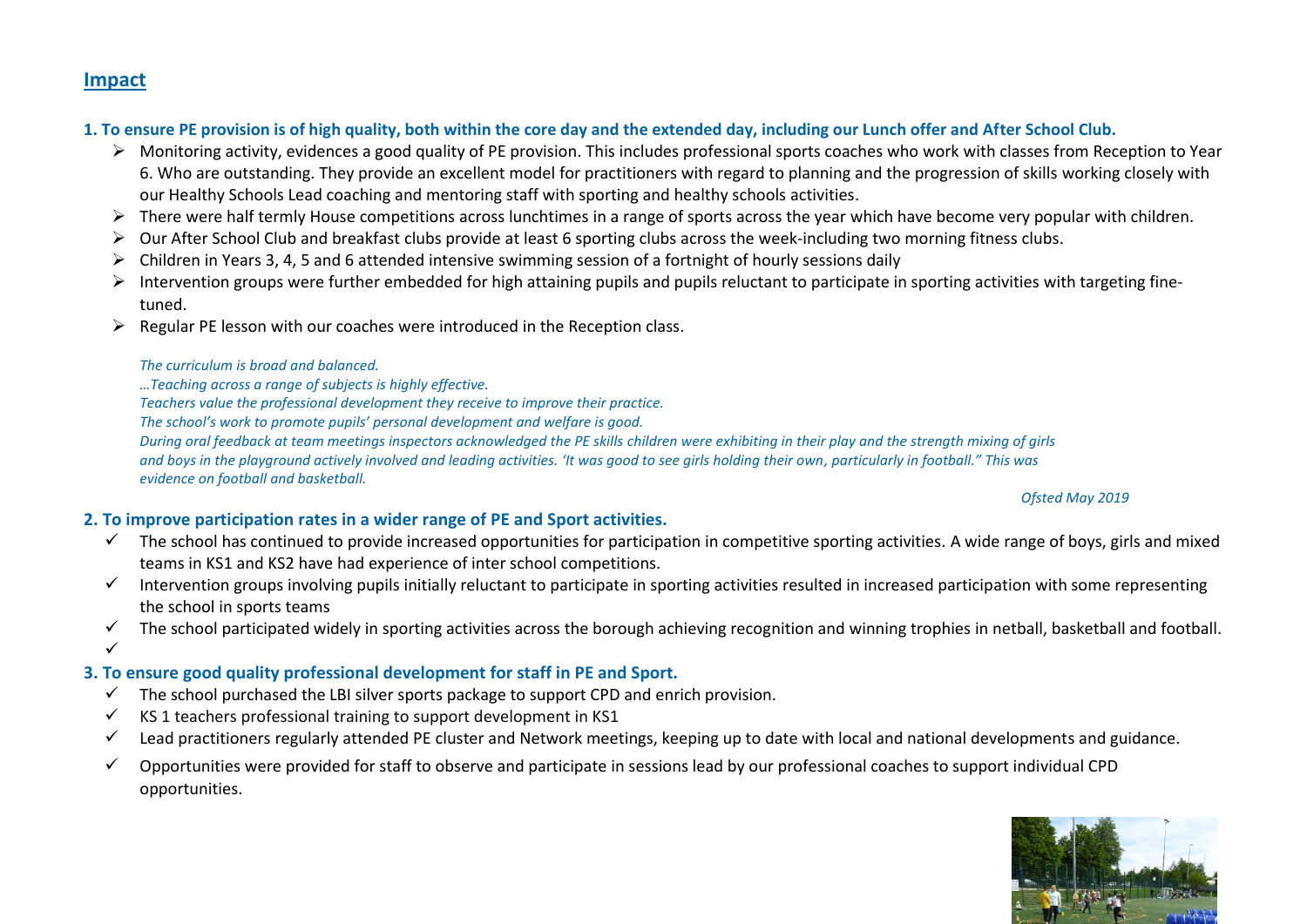#### **Progress towards our specific targets for 18-19**

- $\triangleright$  Network competitions in Football, Tag Rugby, basketball, handball and Netball;
- $\triangleright$  Inter schools competition in track and field;
- $\triangleright$  Girls and Boys and Mixed Football competitions in years 3 and 4, and 5 and 6
- $\triangleright$  Further involvement in sorting opportunities across the borough and inter school
- $\triangleright$  Trophies won in basketball, netball and football

## **For the academic year 2018-2019 the school will receive £17 730**

## **Specific targets are:-**

- $\triangleright$  Focus on education outside the classroom as an area for professional development and pupil experience
- $\triangleright$  To introduce a programme of 'The daily Mile' across years 1 to 6.